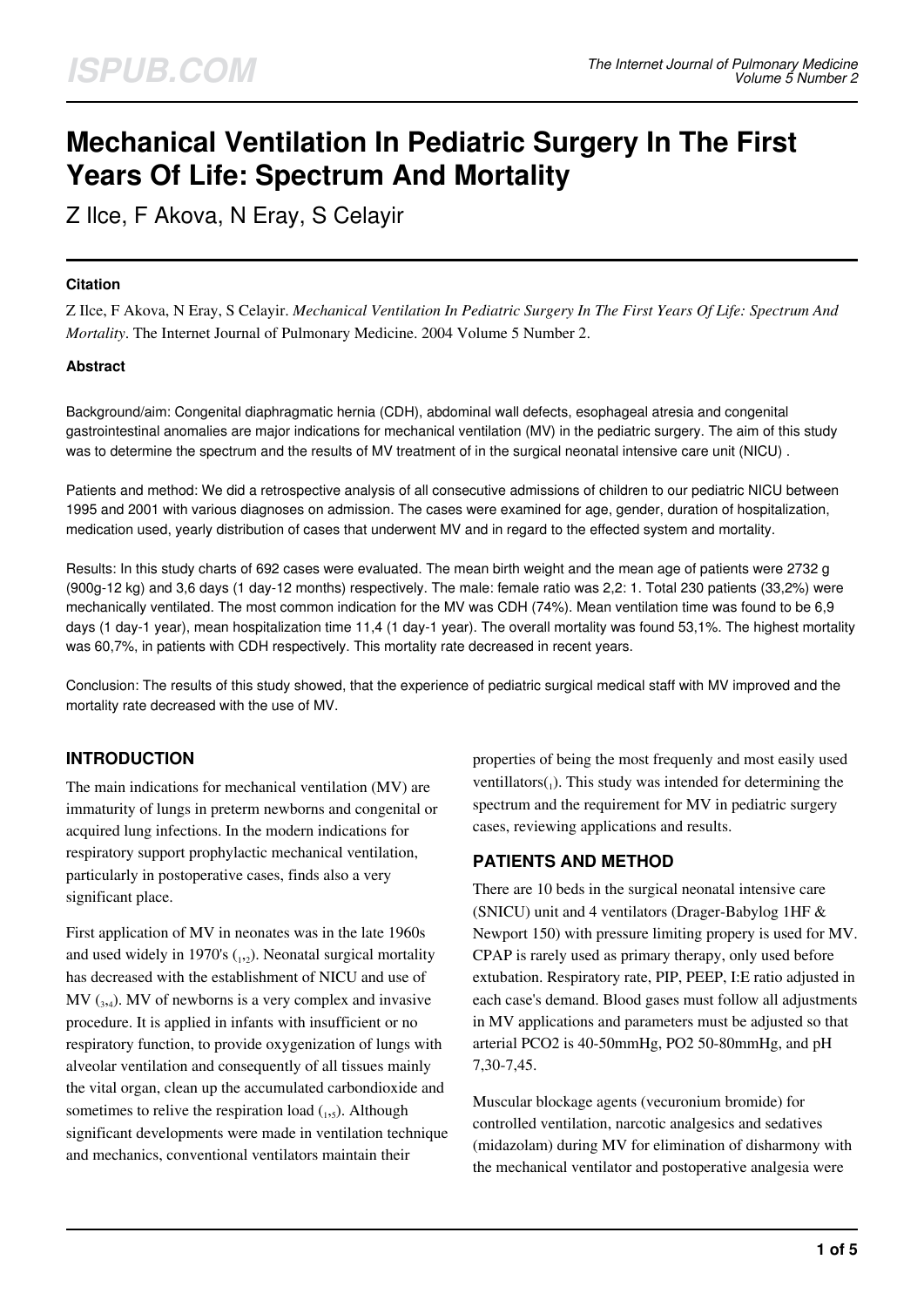used as additional medication.

In this study out of 692 cases hospitalized between 1995 and 2001 for surveillance and treatment, 230 cases that underwent MV were reviewed retrospectively. The cases were examined for age, gender, duration of hospitalization, medication used, yearly distribution of cases that underwent MV and in regard to the effected system and mortality.

# **RESULTS**

In the SNICU approximately 100 (87-124) cases are diagnosed and treated every year. Approximately 33,2% of these cases require mechanical ventilation. Mean age of application between 1995-2001 was 3,6 days (1 day-12 months), mean weight 2732 g (900g-12 kg), male: female ratio 2,2: 1. Among the 692 cases 537 (77,6%) were made subject to surgical intervenion during the course of their therapy. Mean hospitalization time was 11,4 days (1 day-1 year). MV requirement was 44,1% in abdominal wall defects, 41,8 in esophageal atresia, 36,1% in thorax, 24,6% gastrointestinal sytem and 16,5% in other (urinary, extremities, etc.) pathologies (Table I). Mean ventilation time was found 6,9 days (1 day-1 year), mean hospitalization time 11,4 (1 day-1 year). Additional medication most frequently used in the cases were midazolam (Dormicum®) in the sedatives group, vercuronium bromide (Norcuron®) in curare group and meperidin (Dolantin®) as narcoticanalgesic, in the form of bolus and/or continuous infusion depending on the case.

Distribution of mortality according to systems, in the study is given in Table II. General distribution of cases and mortality are given in Table III. A total of 122 (53.1%) of 230 cases made subject to MV were lost. Highest rate of mortality (60,7%) was found in cases with congenital diaphragmatic hernia (CDH), and the lowest rate of mortality in cases with thorax pathology. The majority of deaths were due to respiratory-circulation system failure (51,6%) and septicemia (22%). The ratio of cases given MV and lost to total cases was 17,6%. Causes of death of these cases are summarized in Table IV.

## **Figure 1**

Table I: Distrubution of MV cases

|              |    |            | 996 | <b>996</b>   |    |            | 99  |            |     | 999        | <b>UO</b> | 200        |      |             | otal | Total       |
|--------------|----|------------|-----|--------------|----|------------|-----|------------|-----|------------|-----------|------------|------|-------------|------|-------------|
|              | n  | (n/96)     | n   | (n/96)       | n  | (n/%)      | n   | (n/9i)     | n   | (nF6)      | n         | (n/%)      |      | 00%)        | n    | 00%         |
| <b>AWD</b>   |    |            | 10  |              | 9  |            |     |            | 8   |            | 9         |            | 8    |             | 68   | 30          |
|              |    | (9,30,4)   |     | (%70,0)      |    | (9, 66, 6) |     | (96.273)   |     | (9637, 5)  |           | (9, 55, 5) |      | (9612, 5)   |      | (96.44.1)   |
| त्राड        | 77 |            | স্ত |              | 75 | ŦБ         | 35  |            | 74  |            | 73        | τn         | 40   |             | 23   | छा          |
|              |    | (9618, 9)  |     | (96.23, 3)   |    | (9634, 5)  |     | 9617.1)    |     | (96.29, 2) |           | (9630, 3)  |      | (96, 22, 5) |      | (96, 24, 6) |
| CDH          | 9  |            | 8   |              | 14 |            |     | 10         | 8   | в          | 12        | з          | 13   | 9           | 73   | 54          |
|              |    | (966,7)    |     | (9666,7)     |    | (8, 87.35) |     | (%90,9)    |     | (9675, 0)  |           | (9666, 6)  |      | (9660, 2)   |      | (96.74)     |
| EA           |    |            | 14  |              | 13 |            | 71  |            | 13  |            | тm        |            |      |             | 90   | 41          |
|              |    | (9,36,4)   |     | (%57.1)      |    | (9,46,2)   |     | (9642, 90) |     | (96,38,5)  |           | (9633, 3)  |      | (96, 37, 5) |      | (8.14.02)   |
| π            | 8  |            | Б   |              | 6  |            | Ŧΰ  |            | ष्ठ |            | 12        |            |      |             | 61   | 22          |
|              |    | (96.25,0)  |     | (9633,3)     |    | (9616,7)   |     | (%60,0)    |     | (9637, 5)  |           | (9633, 3)  |      | (9627, 2)   |      | (96.36.1)   |
| о            | в  |            | 26  |              | 28 |            | 36  |            | 76  |            | 21        |            | ब्रि |             | 164  | 77          |
|              |    | (96.22, 2) |     | (9619, 2)    |    | (96.25,0)  |     | (9613, 9)  |     | (9611, 53) |           | (9614, 2)  |      | (9611.1)    |      | (9616.5)    |
| <b>TOTAL</b> | 87 |            | 92  | 34           | 99 | 40         | 124 | 39         | 87  |            | 105       | 38         | 98   | 28          | 692  | 230         |
|              |    | (96.29.9)  |     | (96, 36, 90) |    | (96.40.4)  |     | (96.31, 5) |     | (%31.0)    |           | (9634, 35) |      | (96, 28, 6) |      | (%33.2)     |

AWD: Abdominal Wall Defect,<br>GIS: Gastrointestinal Sistem Anomaly,<br>CDH: Congenital Diaphragmatic Hernia, EA: Esophageal Atresia,<br>TP: Thoracic Pathology, O: Other

#### **Figure 2**

Table II: Distribution and mortality among the cases with MV

|            | 1995 |             | 996 | 996        |    | 99         |    | 998        | 999 | 1999       | 2000 | 2000         |    | 2001       | 'otal | Total      |
|------------|------|-------------|-----|------------|----|------------|----|------------|-----|------------|------|--------------|----|------------|-------|------------|
|            | n    | (n/%)       | n   | $(n\%)$    | n  | $(n^{pq}$  | n  | 01/%)      | 'n  | (n/96)     | n    | (n/%)        | n  | $n\%$      | n     | 00%}       |
|            |      |             |     |            |    |            |    |            |     |            |      |              |    |            |       |            |
| <b>AND</b> |      |             |     |            | π  |            |    |            |     |            | Б    |              |    |            | 30    |            |
|            |      | (9660.0)    |     | (9657, 1)  |    | (%60,0)    |    | (5.66.7)   |     | (9633, 3)  |      | %601         |    | (96, 60)   |       | (0.384)    |
| <b>GIB</b> |      |             |     |            | Ŧΰ |            |    |            |     |            | Ŧΰ   |              |    |            | 56    | 34         |
|            |      | (96.71, 4)  |     | (9671.4)   |    | (96.60, 0) |    | (0.084)    |     | (96, 28.6) |      | (96, 37, 5)  |    | (96.77,7)  |       | (9660, 7)  |
| CDH        | в    |             | ٠   |            | π  |            | тđ |            | в   |            | π    |              |    |            | उड    |            |
|            |      | (9650.0)    |     | (9,60,0)   |    | (%91,8)    |    | (96.70.01) |     | (9633, 3)  |      | (9, 62.8)    |    | (9654)     |       | (9659.3)   |
| EA         |      |             | 8   |            | Б  |            |    |            |     |            | в    |              |    |            | 40    | 19         |
|            |      | (9666, 7)   |     | (96.37.5)  |    | (9666,7)   |    | (E, EEW)   |     | (9680, 0)  |      | (%0)         |    | (96.33.3)  |       | (0.547, 0) |
| π          |      |             |     |            |    |            | в  |            |     |            | ٠    |              |    |            | 71    |            |
|            |      | (96, 33, 3) |     | (966, 7)   |    | (%0)       |    | (%0)       |     | (9688, 7)  |      | (96100)      |    | (9, 33, 3) |       | (9644.4)   |
| o          |      |             |     |            |    |            |    |            |     |            | 3    |              |    |            | 27    |            |
|            |      | (960)       |     | (96.40, 0) |    | (9657,1)   |    | (0.040)    |     | (96.100)   |      | (%0)         |    | (960)      |       | (9,44,4)   |
| TOTAL      | 76   | 14          | 34  | 18         | 40 | 26         | 39 |            | 27  | 14         | 36   | 1B           | 28 | 15         | 230   | 122        |
|            |      | (9653.8)    |     | (9652, 8)  |    | 9605.00    |    | (0.048)    |     | (9651, 90) |      | $(0.00 - 0)$ |    | (9, 63, 5) |       | (9653.1)   |

AWD: Abdominal Wall Defect, GIS: Gastrointestinal System Anomaly, CDH: Congenital Diaphragmatic<br>Hernia, EA: Esophageal Atresia, TP: Thoracic Pathology, O: Other

# **Figure 3**

Table III: General distribution of cases and mortality.



A: Total number of admission B: Total number of cases with MV C: Total number of deaths D: Total number of deaths among MV group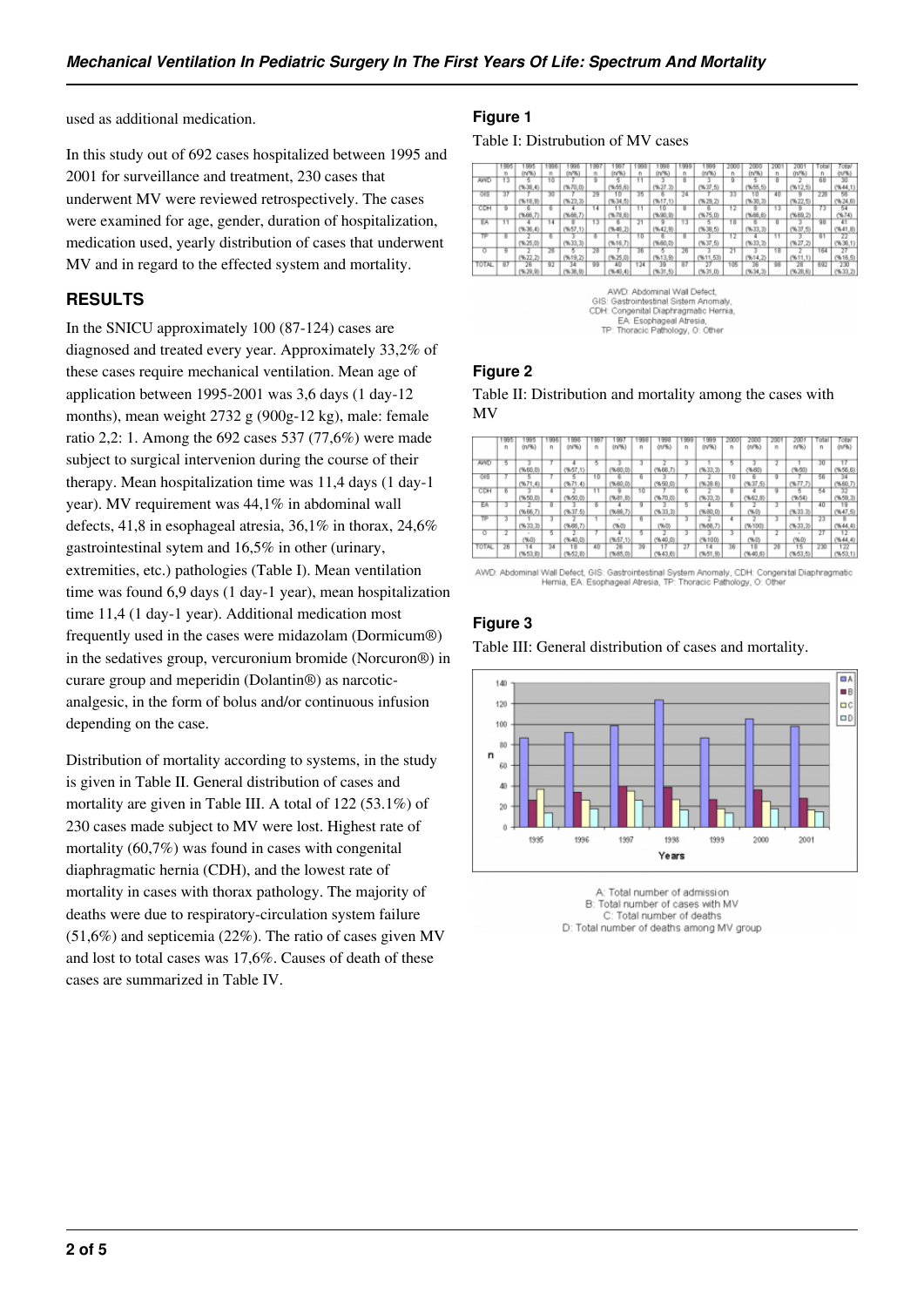## **Figure 4**

Table IV: Causes of death

|       | Respiratory - Circular<br>Insufficieny |                |                |             |  |  |
|-------|----------------------------------------|----------------|----------------|-------------|--|--|
|       | Respiratory                            | Circular       | Septicemi<br>a | Other       |  |  |
| AWD   | 5                                      | 3              | 5              |             |  |  |
| GIS   | 6                                      | ğ              | 8              |             |  |  |
| CDH   | 19                                     |                | 4              | 2           |  |  |
| EA    | 5                                      | 3              | 5              | 6<br>3<br>6 |  |  |
| TP    | 2                                      |                | 2              |             |  |  |
| Ο     |                                        | 3              | 3              |             |  |  |
|       | 37<br>$(30, 3\%)$                      | 26<br>(21, 3%) | 27             | 32          |  |  |
| TOTAL | 63<br>51,6%)                           |                | $(22, 1\%)$    | (26, 3%)    |  |  |

AWD: Abdominal Wall Defect, GIS: Gastrointestinal Sistem Anomaly, CDH:<br>Congenital Diaphragmatic Hernia, EA: Esophageal Atresia, TP: Thoracic Pathology,

## **DISCUSSION**

Mechanical ventilation is one of the most important supporting treatments used in neonatal intensive care  $_{1,2}$ ). In neonatal intensive care units, MV is performed with volume and pressure controlled ventilators in many centers  $({}_{3,6})$ . Both application forms have advantages and disadvantages over each other  $({}_{3,6,7})$ . In our clinic we apply MV with pressure and time adjusted ventilators.

Clinical MV application is correlated to properties of ventilators on which the unit is experienced. Considering that technological developments are reflected on ventilators continuously, each clinic determines their ventilator strategies without any major change in basic rules. Despite that, application may differ even in the same disease  $\left( \frac{1}{8}, 9, 10, 11, 12 \right)$ .

Although sedatives, muscular blockage, narcotic analgesics were used as additional medication during MV for elimination of disharmony in our cases with mechanical ventilator, controlled ventilation and postoperative analgesia, the details of use were not discussed here since they are beyond the scope of the study.

In the SNICU the main MV indications are leaded by incomplete pulmonary maturation due to prematurity, respiratory problems due to pulmonary infections of the newborn (1,3). However literature regarding MV applications in surgical neonates is rare. Only surgical cases are followed up in our clinical series and it was determined that the need for MV among these cases CDH was the first with 74% followed by abdominal wall defects with 44,1%. Another subject needing attention is that approximately 24,6% of cases with gastrointestinal system anomaly required MV. It is observed that MV indications in surgical newborns are

higher than those in non-surgical newborn indications. MV indications mainly consist of pulmonary hypoplasia (CDH, primary pulmonary hypoplasia) and cystic lesions of the lungs, inability to swallow and the need for aspiration of secretions and respiratory insufficiency related to pneumonia as in esophageal atresia, aspirations secondary to vomiting in gastrointestinal pathologies, diaphragmatic elevation of intraabdominal and intrathoracic masses.

In this study the duration of MV is found similar compared with MV used for nonsurgical neonatal intensive care units  $_{1,6}$ ). We think, that the indications of MV are mainly supportive in surgical group and the conditions of primary respiratory insufficiency, and conditions, which resulted with chronic respiratory insufficiency and longer MV supports, rarely exist in surgical patient population.

Complications of mechanical ventilation are divided into two groups, being early and late complications. Main early complications are septicemia, atelectasis, pulmonary infections, pneumothorax, intracranial hemorrage, and necrotisan enterocolitis particularly in preterm infants. Main late complications are premature retinopathy and bronchopulmonary dysplasia  $_{3n1}$ ). These complications lead occasionally to mortality. Rates of mortality and morbidity in MV applied infants in neonatal intensive care units reduced significantly during the last 20 years. The rate of mortality was 60-65% in 1960's, whereas reduced to 5% in 1980's  $({}_{3577})$ . However, the literature has limited sources regarding MV related mortality and morbidity in surgical newborns. This is because MV treatments are applied in neonatal intensive care units rather than pediatric surgery clinics. The success of the person to apply MV is directly correlated to a well knowledge of fetal circulation, pulmonary physiology, pathophysiology of newborn pulmonary diseases, pathophysiology of surgical diseases to which MV is applied and the properties it shows in MV. In addition, it is directly related to choosing the form of ventilation by taking into consideration basic mechanical principles of ventilators used in clinics and the physiological and pathological condition of the case to which ventilation is to be applied and the experience and knowledge in manipulating the device whenever necessary.

Although the rate of mortality in MV applied cases in our unit reduced to 51% in recent years, it is still high compared to publish results. This review covers a wide time range. The overall mortality rate of disease groups reviewed in this period was also high. Mortality rate is high since MV is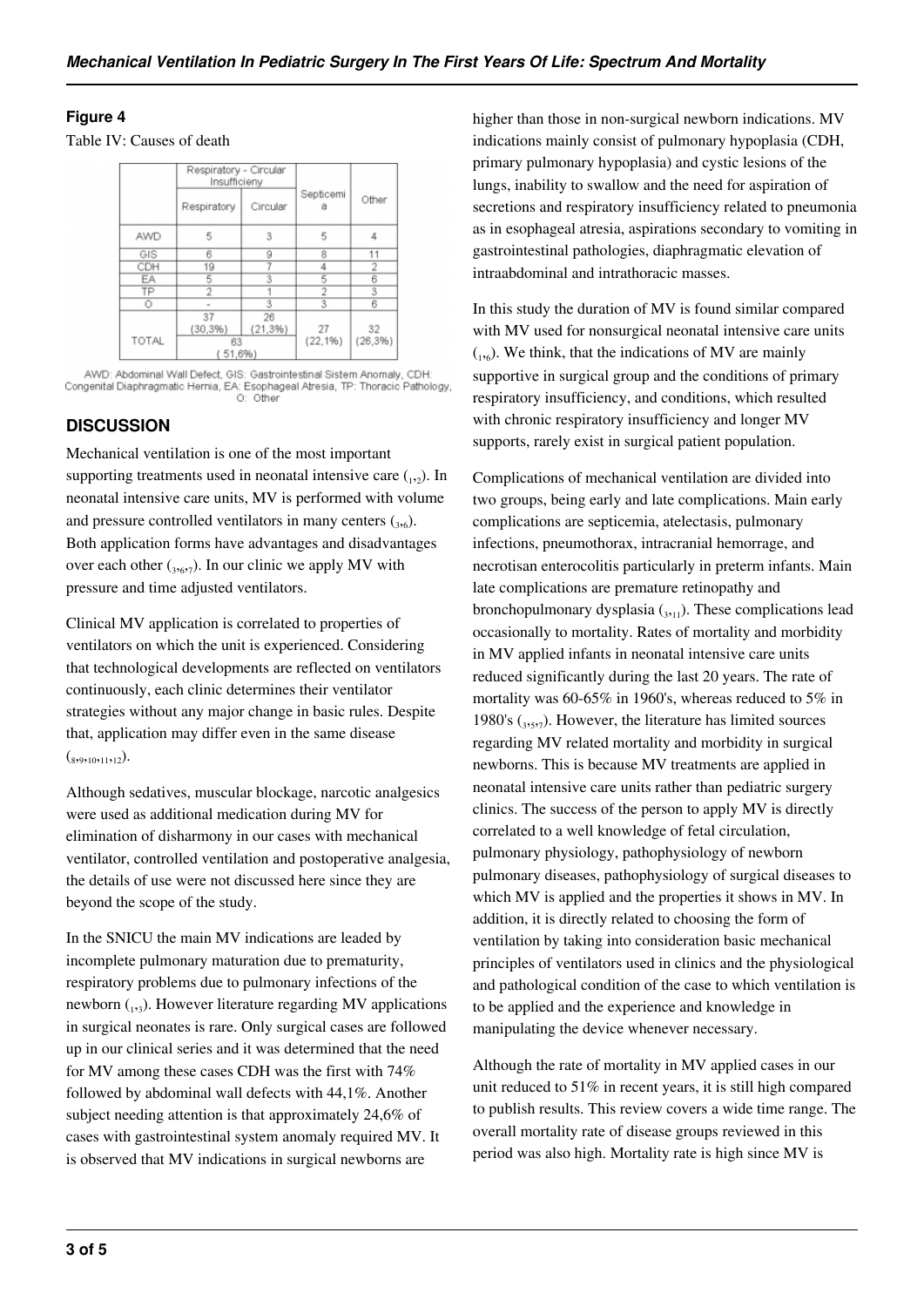applied to this high-risk group for supportive purposes in many cases. Most of the deaths originate from respirationcirculation system and septicemia. Deaths are due to problems related to the underlying primary disease, rather than MV application. However, our findings suggest that when the application was new, additional respiratory problems (pneumothorax, atelectasis), that may develop frequently, causing elongation of MV time (RDS, pneumonia, resuscitation, and primary septicemia), influence morbidity and mortality.

In conclusion, due to the lack of sufficient numbers of child hospitals, in many pediatric surgical clinics pediatric surgeons handle MV in their own institution. The success of MV is directly related to condition of cases, knowledge and experience of physician, who applies mechanical ventilation, technical properties of ventilators and neonatal intensive care units, experience, knowledge, interest and attention of nurses and technical personnel employed in the unit. The clinical application and the results obtained show that mortality and morbidity in MV applications have been reduced with increasing knowledge and experience in pediatric surgery.

# **CORRESPONDENCE TO**

Sinan CELAYIR , MD, Assoc. Prof. of Pediatric Surgery Adress: Sakaci Sokak Mehmet Sayman Apt. No: 77 D-8, 34736 - Kazasker, Kadikoy- Istanbul, TURKEY Tel: +90 216 4106048, Fax: +90 216 3476228 e-mail: scelayir@istanbul.edu.tr, scelayir@ttnet.net.tr

#### **References**

1. Vural M, Ilikkan B, Kamburoglu A, Ilter Ö. Mechanical ventilation in neonates: Cerrahpasa experience. Türk Pediatri Arsivi 1999; 34: 120-124 (Turkish with english abstract) 2. Slagle T, Bifano EM, Wolf JW, Gross SJ. Routine endotracheal cultures for the prediction of septicemia in ventilated babies. Arch Dis Child 1989; 64: 34-38 3. Atici A, Satar M, Narli N, Türkmen M. Assisted ventilation of the neonate. Ç. Ü. Tip Fak Der 1996; 21:128-132 (Turkish with english abstract) 4. Spitzer AR, Fox WW: Positive-Pressure Ventilation: Pressure-Limited and Time Cycled Ventilators. In Assisted Ventilation of the Neonate, 3th Edition. Goldsmith JP, Karotkin EH (eds), Saunders, Phideladelphia, USA, 1996; p: 167-186 5. Delivorior-Papadopoulos M, Levision H, Swyer PR. Intermittant positive pressure respiration as a treatment in severe respiratory distress syndrome. Arch Dis Child 1965; 40:474 -481 6. Yurdakök M. Respiratory distress sydrome and principles of ventilation therapy. Katki Pediatri Dergisi 1991; 12: 299-369 (Turkish with english abstract) 7. Johson JD, Malachowsky BA, Grobstein R. Prognosis of

children surviving with the aid of mechanical ventilation in the newborn period. J Pediatr 1974; 84: 272-276 8. Bland RD, Kim MH, Light MJ. High frequency mechanical ventilation of low birth weight infants with respiratory failure from hyaline membrane disease. Pediatr Res 1977;11: 531-535 9. Fox WW, Berman LS, Dinwiddie R. Tracheal extubation

of the neonate at 2-3 cmH20 continiuous positive airway pressure (CPAP). Pediatrics 1977; 59: 257-261 10. Reynolds EOR, Taghizadek A. Improved prognosis of infants mechanically ventilated for hyaline membrane disease. Arch Dis Child 1974; 49: 505-509 11. Ozata ES, Gregory GA, Kitterman J. Pneumothorax in the respiratory distress sydrome: Incidence and effect on vital signs blood gases and pH. Pediatrics 1976; 58: 177-180 12. Meyanci G, Öz H, Torun MM. Ventilatory-associated pneumonia. Cerrahpasa Tip Derg 1999; 30: 214-220 (Turkish with english abstract)